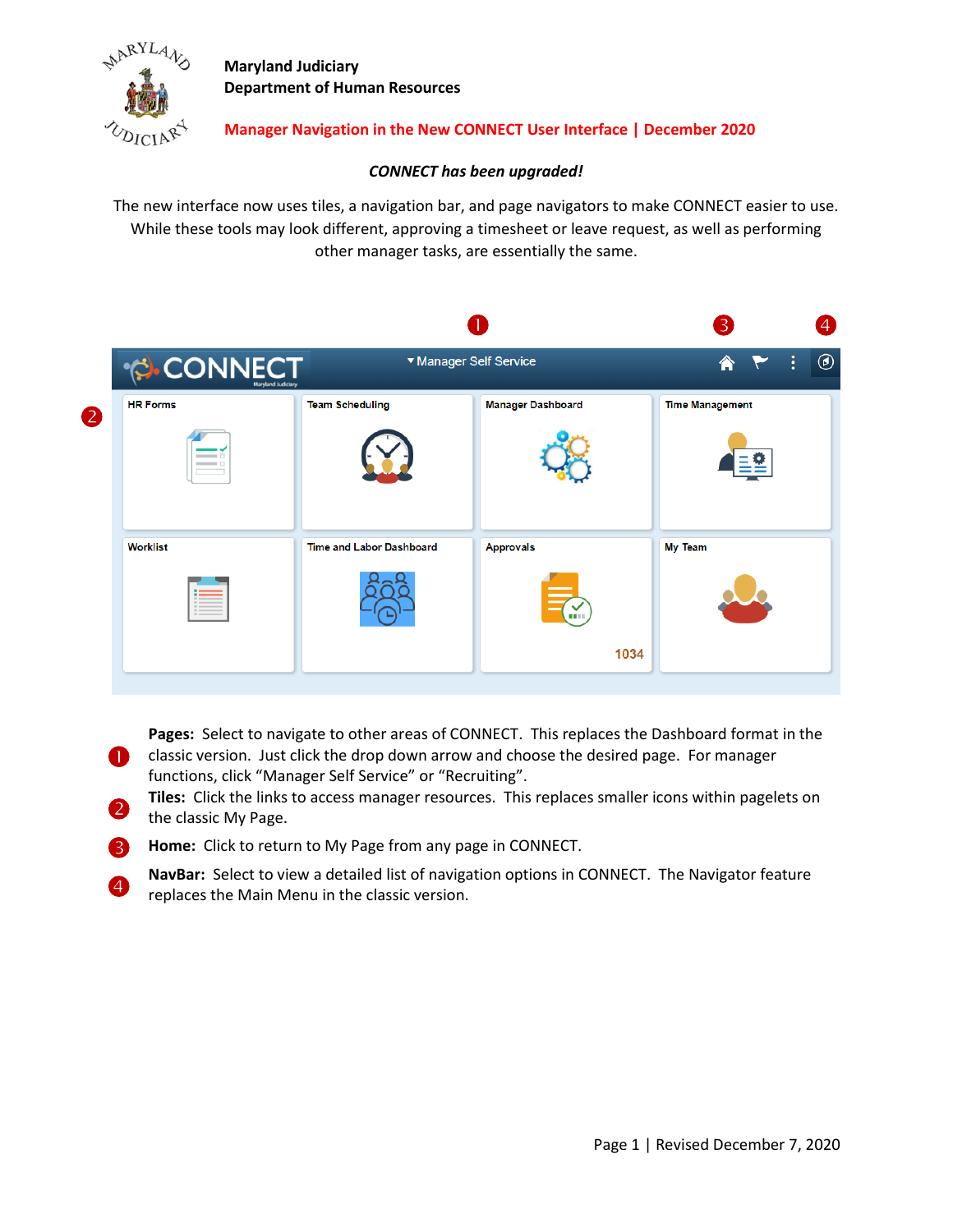

**Maryland Judiciary Department of Human Resources**

## **Manager Navigation in the New CONNECT User Interface | December 2020**

## *Page navigation can be accomplished using the Manager Self Service Page, Recruiting or the Navigator.*

| <b>Manager Self-Service Page Tiles</b> | <b>Tile Features</b>                              |  |
|----------------------------------------|---------------------------------------------------|--|
| Tile 1: HR Forms                       | <b>New Position Request</b><br>$\bullet$          |  |
|                                        | <b>Probation Report</b><br>$\bullet$              |  |
|                                        | <b>Separation Request</b><br>$\bullet$            |  |
|                                        | <b>Accident Report</b><br>$\bullet$               |  |
|                                        | <b>Disciplinary Action Request</b>                |  |
|                                        | <b>Position Change Request</b>                    |  |
|                                        | PIN Split<br>$\bullet$                            |  |
|                                        | <b>PIN Switch</b>                                 |  |
|                                        | <b>Acting Capacity Request</b><br>$\bullet$       |  |
|                                        | Approve/Review a Form<br>$\bullet$                |  |
| Tile 2: Team Scheduling                | View Employee Work Schedule<br>$\bullet$          |  |
|                                        | <b>View AWS Requests</b><br>$\bullet$             |  |
|                                        | Approve AWS Request                               |  |
|                                        | <b>Terminate AWS Request</b><br>$\bullet$         |  |
|                                        | View Telework Agreement Status<br>$\bullet$       |  |
|                                        | <b>Telework Agreement Approval</b><br>$\bullet$   |  |
|                                        | Terminate Telework Agreement<br>$\bullet$         |  |
| Tile 3: Manager Dashboard              | Classic manager dashboard features to include:    |  |
|                                        | <b>Alerts Pagelet</b><br>$\bullet$                |  |
|                                        | Pending Approval Pagelet<br>$\bullet$             |  |
|                                        | <b>Vacant Positions Pagelet</b><br>$\bullet$      |  |
| Tile 4: Time Management                | <b>Employee Timesheet</b><br>$\bullet$            |  |
|                                        | <b>Employee Absence Request</b><br>$\bullet$      |  |
|                                        | Leave and Compensatory Time<br>$\bullet$          |  |
|                                        | <b>Absence Request History</b><br>$\bullet$       |  |
|                                        | <b>Employee Leave History</b><br>$\bullet$        |  |
|                                        | <b>View Leave Documentation</b><br>$\bullet$      |  |
|                                        | Approve Reported Time<br>$\bullet$                |  |
|                                        | <b>Approve Absence Requests</b>                   |  |
| Tile 6: Worklist                       | Provides a listing of worklist items              |  |
| Tile 6: Time and Labor Dashboard       | Classic manager dashboard features to include:    |  |
|                                        | Absence Request Approvals pagelet<br>$\bullet$    |  |
|                                        | Unscheduled Personal Absence pagelet<br>$\bullet$ |  |
|                                        | <b>Reported Time Approvals</b><br>$\bullet$       |  |
| Tile 7: My Team                        | Summary of your team<br>$\bullet$                 |  |
|                                        | Leave Balances of your team                       |  |

### **Manager Self Service Page**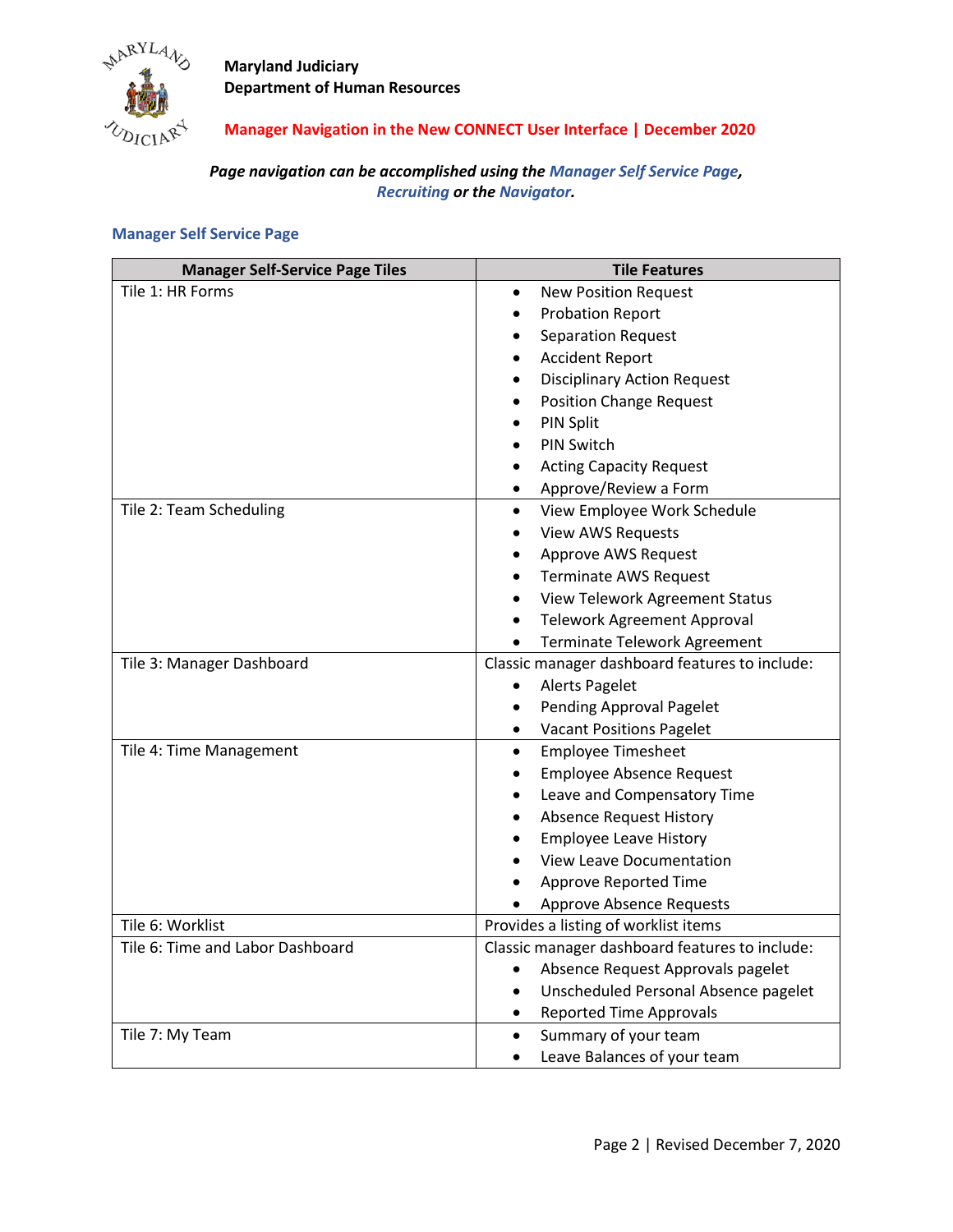

# **Maryland Judiciary Department of Human Resources**

## **Manager Navigation in the New CONNECT User Interface | December 2020**

## **Recruiting Page**

| <b>Recruiting Page Tiles</b>         | <b>Tile Features</b>                            |  |
|--------------------------------------|-------------------------------------------------|--|
| Tile 1: My Job Openings              | Listing of job openings assigned to you as the  |  |
|                                      | "Hiring Manager"                                |  |
| Tile 2: My Applicants                | Listing of applicants in a "Route" status       |  |
| Tile 3: Today's Interviews           | Listing of interviews scheduled for the day, if |  |
|                                      | applicable                                      |  |
| Tile 4: Recruiting Quick Links       | <b>Browse Job Openings</b>                      |  |
|                                      | Search Applicants                               |  |
|                                      | Search Job Openings                             |  |
|                                      | <b>Create Job Opening</b>                       |  |
|                                      | Interview Calendar<br>$\bullet$                 |  |
|                                      | <b>Pending Approvals</b><br>$\bullet$           |  |
| Tile 5: Recruiting Alerts            | <b>New Applicants</b><br>$\bullet$              |  |
|                                      | <b>Recruiting Approvals</b><br>$\bullet$        |  |
|                                      | <b>Interviews Today</b><br>$\bullet$            |  |
| Tile 6: Vacant Pins w/o Job Openings | Listing of vacant PINs that do not have a job   |  |
|                                      | opening associated with them                    |  |